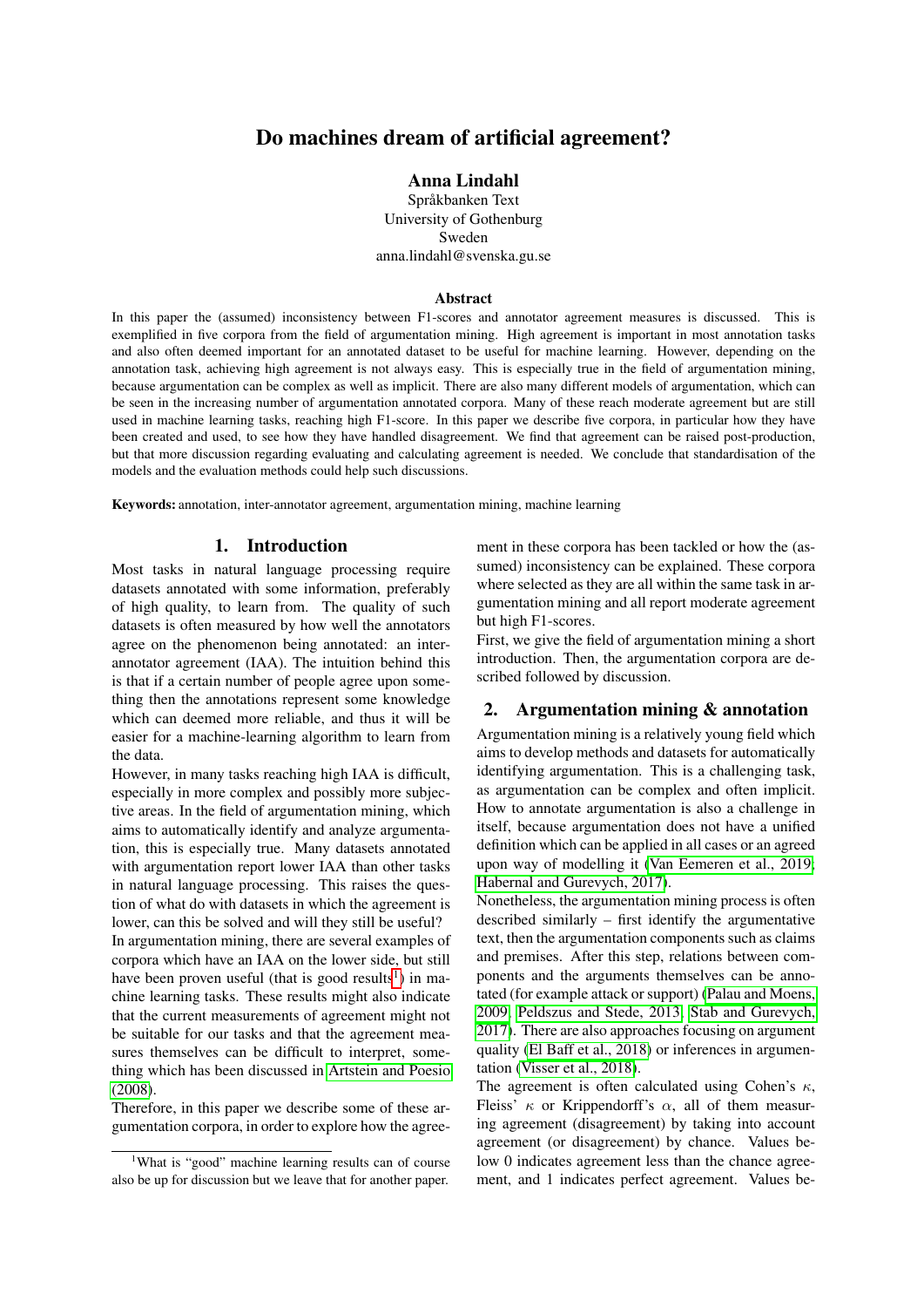tween 0–1 are usually interpreted using the Landis & Koch scale, which says that results between 0.41–0.60 are moderate and 0.61–0.80 are substantial. As discussed in [Artstein and Poesio \(2008\)](#page-3-0), the suitability of these measurements for linguistic annotation is not always clear. [Duthie et al. \(2016\)](#page-3-5) raise the issue of using Cohen's  $\kappa$  when evaluating argumentation, and suggest the CASS- $\kappa$  technique, however this has not been widely adopted.

The variety in how argumentation is modelled means there is also a great variety in how argumentation is annotated and how it is evaluated (see for example [Lawrence and Reed \(2020\)](#page-3-6) or [Habernal and Gurevych](#page-3-1) [\(2017\)](#page-3-1)). This can make it difficult to compare results and datasets, even within similar tasks.

In this paper we focus on corpora annotated with the argumentation components claims and premises, but as we shall see there are variations of how to describe these components. There are also other examples of moderate IAA and higher machine learning results in other areas of argumentation mining [Ajjour et](#page-3-7) [al. \(2017;](#page-3-7) Boltužić and Šnajder (2014).

## 3. Corpora annotated with claims and premises

In this section we will describe examples of argumentation annotated datasets. For each dataset, we will describe the data, annotation scheme and evaluation. Then, the results from a machine learning experiment using the same corpus as training data will be described. The datasets are also described in table 1.

A relatively early (with respect to the field of argumentation mining) argumentation annotated corpus was created by (Rosenthal and McKeown, 2012). This corpus consists of 4,000 sentences, half taken from blogposts from LiveJournal and half from discussions from Wikipedia debate forums. These sentences were annotated, without context, for presence of an opinionated claim. The definition of a claim was that "a claim is a statement that is a belief that can be justified". Two annotators annotated 2,000 sentences from each source, and the agreement is reported as 0.5 Cohen's κ for 633 blogpost sentences and 0.56 Cohen's κ for 997 Wikipedia sentences. The final gold standard was created by the annotators discussing and resolving all their disagreements. The final corpus has a ratio of 60– 40% claims–non-claims for the blogposts and 64–36% for Wikipedia.

(Rosenthal and McKeown, 2012) then use logistic regression together with various features such as part of speech, sentiment and punctuation. They run experiments on both balanced and unbalanced versions of the two corpora. The best results on a balanced, combined, version of the corpus is 68.8% accuracy. Interestingly, when training on one domain and applying it to the other, the highest accuracy is achieved, between 74–76% for balanced, and 75–83% for unbalanced datasets.

(Teruel et al., 2018) perform an annotation study in which two annotators annotate major claims, claims and premises, and relations (attack or support) between them, in 7 judgments from the European Court of Human Rights (28,000 words). In their annotation study, they present a methodology for improving annotation guidelines. They loosely follow [Toulmin \(2003\)](#page-4-3) when defining their components, adapting them according to [Stab and Gurevych \(2015\)](#page-4-4). They define major claim as: "a general statement expressing the author's stance with respect to the topic under discussion", claim as: "a controversial statement whose acceptance depends on premises that support or attack it" and premise as: "reasons given by the author for supporting or attacking the claims"

While they find that annotators agree whether a sentence contains a span which represents an argumentation component or not  $(0.77-0.84 \text{ Cohen's } \kappa)$ , they agree less on which component is in the span (0.48– 0.56 Cohen's  $\kappa$ ). The corpus contained 3.0% major claims, 18.2% claims, 26.6% premises and 52.2% nonargumentative components. Noting that there is high disagreement in the major claim category, the authors merge these categories. This increases the agreement to 0.51–0.64 Cohen's  $κ$ .

There is no report on how the gold standard was created, but they report that using the system developed by [Eger et al. \(2017\)](#page-3-9), the automatic classifier makes more mistakes in the categories in which humans disagree more. The corpus is also used for classification by [Frau et al. \(2019\)](#page-3-10), who report that they use a version of the corpus with only claims and premises. They use a BiLSTM architecture with attention for two tasks: in a paragraph, detect which tokens are part of a claim or not, and likewise, in a paragraph, detect claims and premises. For the first task, they reach an F1-score of 0.82 and the latter 0.68.

In (Haddadan et al., 2019), a corpus of transcripts from US presidential debates between 1960–2016 is presented. The corpus consists of 6601 turns of dialogue, made up of about 34,000 sentences. The debates are annotated with claims and premises, where examples of claims are policies advocated for, judgments about other parties and candidates, stances on controversial subjects or opinions on issues, and premises are "are assertions made by the debaters for supporting their claims (i.e., reasons or justifications)". Three nonexpert annotators annotated the debates, and the IAA was determined on a subset of 19 debates which were annotated by all three annotators. IAA was  $0.57 \kappa^2$  $0.57 \kappa^2$  for sentences containing an argumentation component or not, and 0.4  $\kappa$  for argumentation components. In order to create a gold-standard, two expert annotators annotated a subset of 6 debates. When resolving disagreement between the non-expert annotators, the annotator which had the highest agreement with the experts were chosen. The resulting corpus has 16,087 claims and

<span id="page-1-0"></span><sup>&</sup>lt;sup>2</sup>The kind of  $\kappa$  is not reported.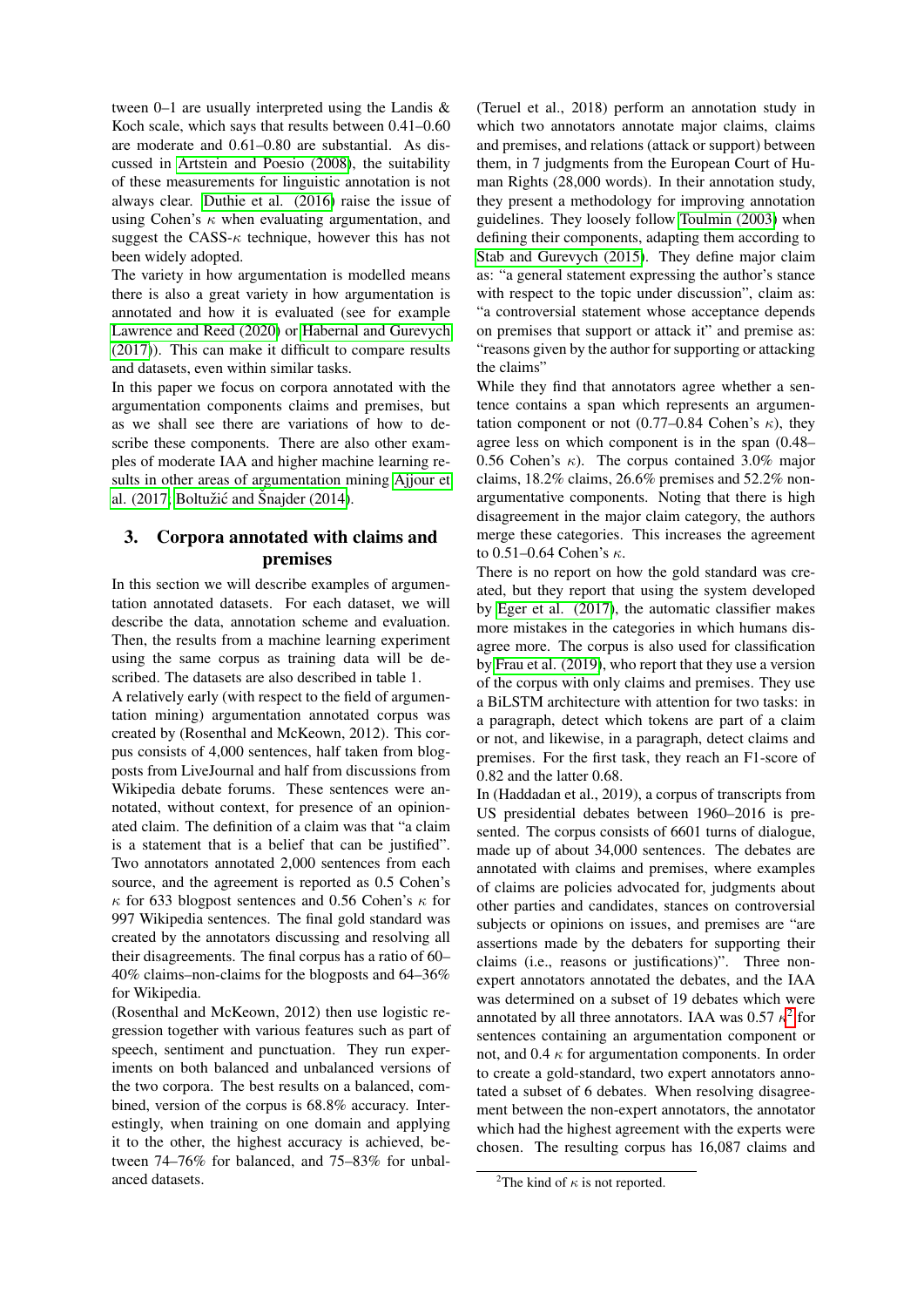### 13,434 premises.

This corpus was then used for two classification tasks – argumentation detection and argumentation component detection. The best results for both tasks came from using an LSTM, 0.84 for the first task and 0.67 F1 for the second.

(Schaefer and Stede, 2020) annotate 300 tweet-reply pairs, where the first tweet is seen as a context to the tweet which replies to it. The tweets are in German and all contain the German word for climate. The tweets were annotated with claim and evidence. A claim is described as a standpoint to a topic being discussed, while evidence is a statement which is used to support a standpoint. There were two annotators, and they reached an IAA of 0.55 Cohen's kappa for if a tweet contained a claim and 0.44 for if a tweet contained an evidence. They found that 14% of the tweets contained no argumentation component, 27% contained one argumentation component and 59% more than one component. Of the ones that contained one component, claim was the dominating component. How the gold standard is created is not reported, but the corpus is used for classification. Using different models, they achieve an F1-score of 0.82 for determining if a tweet contains an argument component, and 0.82 and 0.67 for if a tweet contained a claim or a premise, respectively. When classifying spans in tweets in a sequence labelling approach, the F1 for argumentation is 0.72, 0.59 for claims and 0.75 for evidence. Despite evidence having the lowest IAA, the sequence labeling approach worked best for that category.

(Wührl and Klinger, 2021) also annotate tweets, but in English and in the biomedical domain. Their corpus consists of 1200 tweets collected based on keywords from the medical domain. They annotate claims in the tweets following [Stab and Gurevych \(2017\)](#page-4-1), describing claims as the central component of an argument in which the arguer expresses their conclusion. The claims are further annotated as explicit or implicit. Two annotators annotated the tweets, with 100 of the tweets being annotated by both annotators. The IAA was 0.56  $\kappa$  for claim or not claim, and 0.48  $\kappa$  for claims as implicit or explicit. About 44% of the tweets contained a claim.

There is no mention of how the gold standard was produced, but the corpus is used for claim classification. The best macro F1 results are reached with logistic regression for claims–non-claims and is 0.73 for explicit and implicit claims, or no claim, the macro F1 is 0.54 using a pipeline approach. They also report using their twitter corpus as training data and test it on a persuasive essays corpus [\(Stab and Gurevych, 2017\)](#page-4-1), reaching 0.83 for the claims class.

## 4. Discussion and Outlook

As we have seen there are several ways the annotation and evaluation of argumentation components can be carried out, as well as machine learning applications.

There are also different strategies in solving disagreement.

Most of the above studies revised their annotation and discussed the guidelines in order to increase the agreement and three of the mentioned studies took measures in order to increase the IAA after the annotation. (Rosenthal and McKeown, 2012) had their annotators solve their disagreement between themselves, which resulted in good machine-learning results. Likewise, (Haddadan et al., 2019) solved the disagreement using expert annotators, also reporting good machine learning results. However, while we can assume the expert annotators to be more in agreement with each other [\(Bayerl and Paul, 2011\)](#page-3-11), we do not know by how much.

(Teruel et al., 2018) merge their annotation categories and increase their IAA, but not to a substantial level. Still, their machine learning results show that their corpus can be used for learning. Finally, for the two last studies we are not told how a gold standard was reached, but the machine learning task show that it is possible to learn from the data. Indeed, all studies described above show that it is possible to either solve disagreement in data or to learn from it anyway.

However, as previously mentioned, the measures of agreement can be difficult to interpret. But if we assume that the mentioned datasets all have not good agreement, we can think of a few, not mutually exclusive, explanations for the good machine learning results:

- 1. The corpus has been curated in such a way that the agreement has been raised.
- 2. What the machine-learning learns does not correspond to the original intention of the annotation.
- 3. The agreement measure is not representative of the "true" agreement.
- 4. High agreement is not needed in order to learn the task.

We have seen that 1. is indeed possible. Number 2 as an explanation could be due to anything between an unbalanced dataset (although all mentioned datasets here are fairly balanced.) to the machine learning algorithm picking up spurious cues (which relates to the whole field of blackbox nlp, see for example [Niven and Kao](#page-3-12) [\(2019\)](#page-3-12)). Number 3 would mean that there is agreement in the data which is not captured by the chosen IAA measure or that the scale for judging the IAA is not suitable. As previously stated, the suitability and interpretability of the different agreement measures has been discussed. However, they are still widely used as measure of quality, instead of for example percentage agreement. Perhaps, if the goal is to use the dataset for machine learning, the machine learning results could be included in evaluating the quality of a dataset.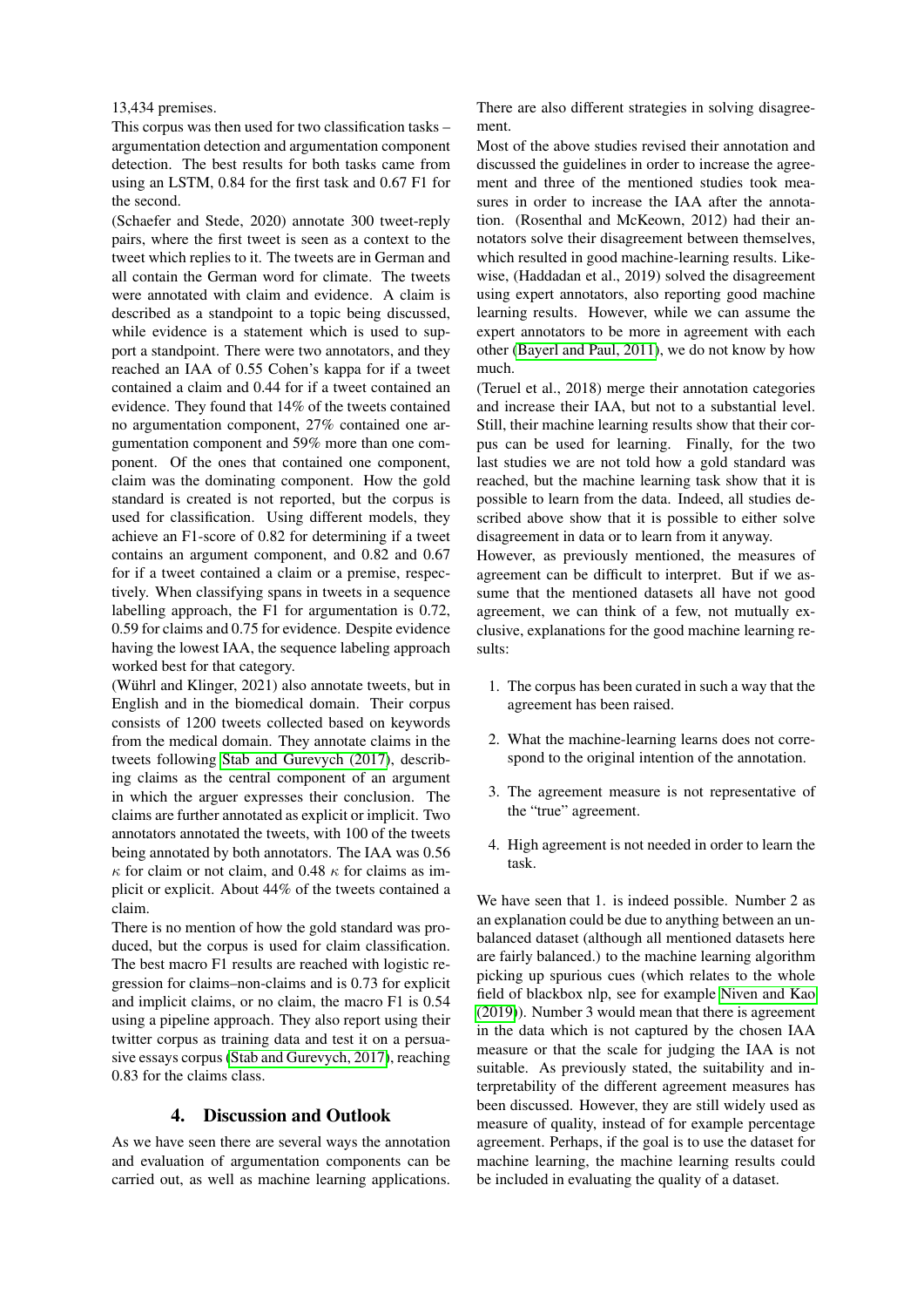| Author                        | <b>Size</b>    | <b>IAA</b>                                                                                 | F <sub>1</sub> -score                                             |
|-------------------------------|----------------|--------------------------------------------------------------------------------------------|-------------------------------------------------------------------|
| (Rosenthal and McKeown, 2012) | $4,000$ sent.  | 0.5–0.55 $C_{\kappa}$ (subset)                                                             | $68 - 80\%$ accuracy<br>(No F1 reported)                          |
| (Teruel et al., $2018$ )      | 28,000 words   | arg sent.: $0.78-0.88 \text{ C}\kappa$<br>arg comp.: $0.48 - 0.56$ C $\kappa$              | claim detection: 0.841<br>arg comp.: 0.704<br>(Frau et al., 2019) |
| (Haddadan et al., 2019)       | 34,013 sent.   | arg. sent.: $0.57 \kappa$<br>arg. comp.: 0.4 $\kappa$                                      | arg: $0.84$<br>arg comp.: $0.67$                                  |
| (Schaefer and Stede, 2020)    | 300 tweets     | claims: $0.55 \text{ C}\kappa$<br>evidence $0.37 \text{ C}\kappa$                          | arg: 0.82 F1<br>claim detection: 0.82<br>premise detection: 0.67  |
| (Wührl and Klinger, 2021)     | $1,200$ tweets | claims: $0.56 \text{ C}\kappa$<br>explicit or implicit:<br>$0.48 \text{ C}\kappa$ (subset) | claims: $0.70$<br>non-claims: $0.76$                              |

Table 1: Argumentation corpora with moderate IAA.

Number 4 ties in to discussions in [Uma et al. \(2021\)](#page-4-5) which discuss scenarios where there might be more that one possible interpretation of a gold label and how to learn from that. As two of the datasets provide the raw annotations, approaches mentioned [Uma et al. \(2021\)](#page-4-5) would be also be a potential future research. Number 4 also raises the question of whether there is a lower limit of an IAA for the data to be useful.

All of above the explanations open up for more studies, but especially calls for more discussion of IAA in relation to machine learning results, such as the discussion in (Teruel et al., 2018).

To conclude, we have seen that it is possible to achieve good results on classification tasks even with lower IAA. This raises several interesting questions, such as what do the machine algorithm learn from or what is a sufficient IAA, but also highlights the need for discussing these issues. In particular, it calls for more discussion regarding agreement, how to calculate it and how to use it. It also shows the need for standardisation in many of the aspects in argumentation mining – the annotation, evaluation and use of datasets.

### 5. Bibliographical References

- <span id="page-3-7"></span>Ajjour, Y., Chen, W.-F., Kiesel, J., Wachsmuth, H., and Stein, B. (2017). Unit segmentation of argumentative texts. In *Proceedings of the 4th Workshop on Argument Mining*, pages 118–128, Copenhagen, Denmark, September. Association for Computational Linguistics.
- <span id="page-3-0"></span>Artstein, R. and Poesio, M. (2008). Inter-coder agreement for computational linguistics. *Computational linguistics*, 34(4):555–596.
- <span id="page-3-11"></span>Bayerl, P. S. and Paul, K. I. (2011). What determines inter-coder agreement in manual annotations? A meta-analytic investigation. *Computational Linguistics*, 37(4):699–725.
- <span id="page-3-8"></span>Boltužić, F. and Šnajder, J. (2014). Back up your stance: Recognizing arguments in online discus-

sions. In *Proceedings of the First Workshop on Argumentation Mining*, pages 49–58.

- <span id="page-3-5"></span>Duthie, R., Lawrence, J., Budzynska, K., and Reed, C. (2016). The cass technique for evaluating the performance of argument mining. In *Proceedings of the Third Workshop on Argument Mining (ArgMining2016)*, pages 40–49.
- <span id="page-3-9"></span>Eger, S., Daxenberger, J., and Gurevych, I. (2017). Neural end-to-end learning for computational argumentation mining. In *Proceedings of ACL 2017 (Volume 1: Long Papers)*, pages 11–22, Vancouver. ACL.
- <span id="page-3-4"></span>El Baff, R., Wachsmuth, H., Al Khatib, K., and Stein, B. (2018). Challenge or empower: Revisiting argumentation quality in a news editorial corpus. In *Proceedings of the 22nd Conference on Computational Natural Language Learning*, pages 454–464.
- <span id="page-3-10"></span>Frau, J., Teruel, M., Alemany, L. A., and Villata, S. (2019). Different flavors of attention networks for argument mining. In *The Thirty-Second International Flairs Conference*.
- <span id="page-3-1"></span>Habernal, I. and Gurevych, I. (2017). Argumentation mining in user-generated web discourse. *Computational Linguistics*, 4(1).
- <span id="page-3-6"></span>Lawrence, J. and Reed, C. (2020). Argument mining: A survey. *Computational Linguistics*, 45(4):765– 818.
- <span id="page-3-12"></span>Niven, T. and Kao, H.-Y. (2019). Probing neural network comprehension of natural language arguments. In *Proceedings of the 57th Annual Meeting of the Association for Computational Linguistics*, pages 4658–4664, Florence, Italy, July. Association for Computational Linguistics.
- <span id="page-3-2"></span>Palau, R. M. and Moens, M.-F. (2009). Argumentation mining: the detection, classification and structure of arguments in text. In *Proceedings of ICAIL 2009*, page 98, Barcelona. ACM Press.
- <span id="page-3-3"></span>Peldszus, A. and Stede, M. (2013). From argument diagrams to argumentation mining in texts: A survey.